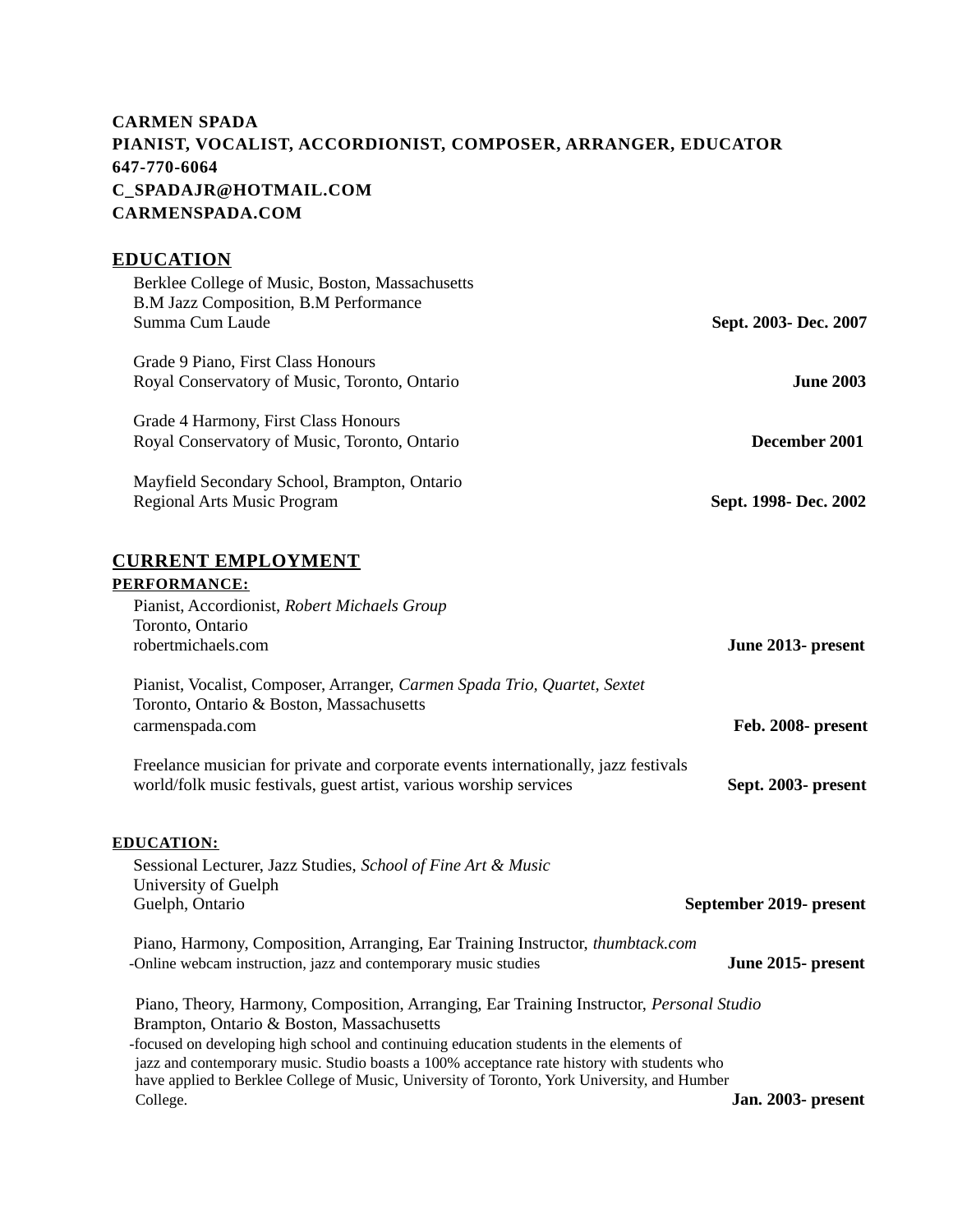| PHILANTHROPY:<br>Co-Founder, Artistic Director, B-Jazzed                                           |                       |
|----------------------------------------------------------------------------------------------------|-----------------------|
| Brampton, Ontario                                                                                  |                       |
| -Curating performances, education, and promotion of jazz music and musicians                       |                       |
| in Brampton, as well as the annual World of Jazz Festival                                          | March 2017- present   |
|                                                                                                    |                       |
| Berklee College of Music, Alumni Ambassador<br>-Representing Berklee in Canada and internationally | June 2014- present    |
|                                                                                                    |                       |
|                                                                                                    |                       |
| PREVIOUS EMPLOYMENT                                                                                |                       |
| <b>PERFORMANCE:</b>                                                                                |                       |
| Accordionist, Henri Smith Band                                                                     |                       |
| Boston, Massachusetts                                                                              |                       |
| gimmesound.com/HenriSmith                                                                          | Jan. 2010- Dec. 2013  |
| Pianist, Accordionist, Composer, Arranger, Luna Bianca                                             |                       |
| Toronto, Ontario                                                                                   |                       |
| https://www.facebook.com/Luna-Bianca-271136932948047/                                              | Jan. 2010- Dec. 2013  |
|                                                                                                    |                       |
|                                                                                                    |                       |
| <b>EDUCATION:</b>                                                                                  |                       |
| Sessional Lecturer, Jazz Studies, School of Fine Art & Music<br>University of Guelph               |                       |
| Guelph, Ontario                                                                                    | Jan. 2017- Dec. 2017  |
|                                                                                                    |                       |
| Piano, Theory, Harmony, Composition, Ear Training Instructor                                       |                       |
| Long & McQuade Musical Instruments                                                                 |                       |
| Brampton, Ontario                                                                                  | Sept. 2011- June 2016 |
|                                                                                                    |                       |
| Performance Instructor, Young Audiences of Massachusetts<br>Allston, Massachusetts                 |                       |
| yamass.org                                                                                         | Mar. 2008- Dec. 2010  |
|                                                                                                    |                       |
| Music Director, Stagecoach Productions                                                             |                       |
| Brampton, Ontario                                                                                  | <b>July 2006</b>      |
|                                                                                                    |                       |
| LECTURES/CLINICS:                                                                                  |                       |
| Panelist, Arts Adventures: Social Media's Role in the Arts                                         |                       |
| <b>Rose Theatre</b>                                                                                |                       |
| Brampton, Ontario                                                                                  | <b>May 2019</b>       |
| Panelist, Communities Connect: Festivals & Conferences                                             |                       |
| MusicOntario                                                                                       |                       |
| Brampton, Ontario                                                                                  | <b>April 2019</b>     |
|                                                                                                    |                       |
| Panelist, Opportunity Knocks: Visual Arts & Music                                                  |                       |
| Guelph Arts Council                                                                                |                       |
| Guelph, Ontario                                                                                    | November 2017         |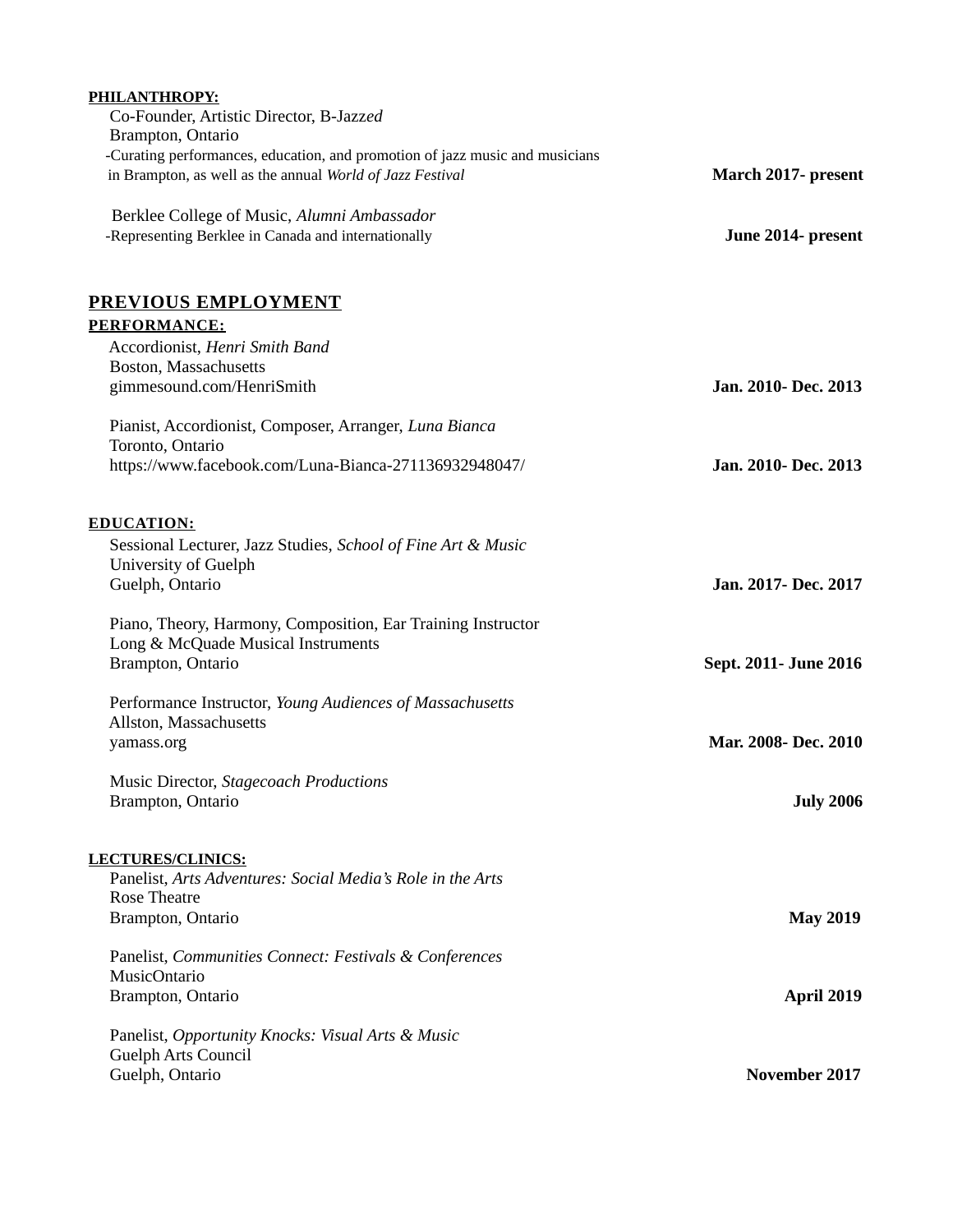| Lecture, On Choosing & Attending Undergraduate & Post-Graduate Music Institutes<br>University of Guelph, School of Fine Art & Music<br>Guelph, Ontario                   | <b>April 2017</b>                           |
|--------------------------------------------------------------------------------------------------------------------------------------------------------------------------|---------------------------------------------|
| Clinician, The Equality of Improvisation & Composition<br>University of Guelph, School of Fine Art & Music<br>Guelph, Ontario                                            | <b>March 2017</b>                           |
| Clinician, I, IV, Vand beyond! Creating Harmonic Progressions Through The<br><b>Evolution of Harmonic Progressions</b><br>Long & McQuade University<br>Brampton, Ontario | March 2017, '18, '19                        |
| Clinician, Diatonicism & Improvisation<br>Robert F. Hall Secondary School<br>Caledon East, Ontario                                                                       | <b>November 2013</b>                        |
| Clinician, Le Villotte: The Jazz Music of Friuli<br><b>Fogolars Congresso of North America</b><br>Vaughan, Ontario                                                       | October 2012                                |
| <b>COMPOSITION:</b><br>Contributing Composer, Modal Jazz Conception, compiled by Ueli Dorig                                                                              |                                             |
| uelidoerig@hotmail.com<br>Music Copyist, Lettucehead Productions<br>chrisbilton.com                                                                                      | <b>Release Date TBA</b><br><b>June 2014</b> |
| Arranger, Good Worship Music<br>jeremyethangood@yahoo.com                                                                                                                | Jan. 2010- Jan. 2013                        |
| Music Copyist, David Stern<br>Boston, Massachusetts<br>617-547-4411                                                                                                      | Feb. 2008- Jan. 2011                        |
| <b>NOTABLE EXPERIENCE:</b><br>Musical Director, Accordionist, Master of Ceremonies, Italian Flag Raising                                                                 |                                             |
| City of Brampton<br>Brampton, Ontario                                                                                                                                    | <b>June 2019</b>                            |
| Musical Director, Pianist, Arranger, Tree Lighting Ceremony<br>City of Brampton<br>Brampton, Ontario                                                                     | <b>November 2018</b>                        |
| Artistic Director, Performer, World of Jazz Festival<br>Brampton, Ontario<br>worldofjazz.ca                                                                              | September 2017, '18, '19                    |
| Pop and Jazz Piano Adjudicator, Davenport Festival of Music                                                                                                              |                                             |
| Toronto, Ontario<br>davenportfestivalofmusic.ca                                                                                                                          | April 2015, '16, '17, '18, '19              |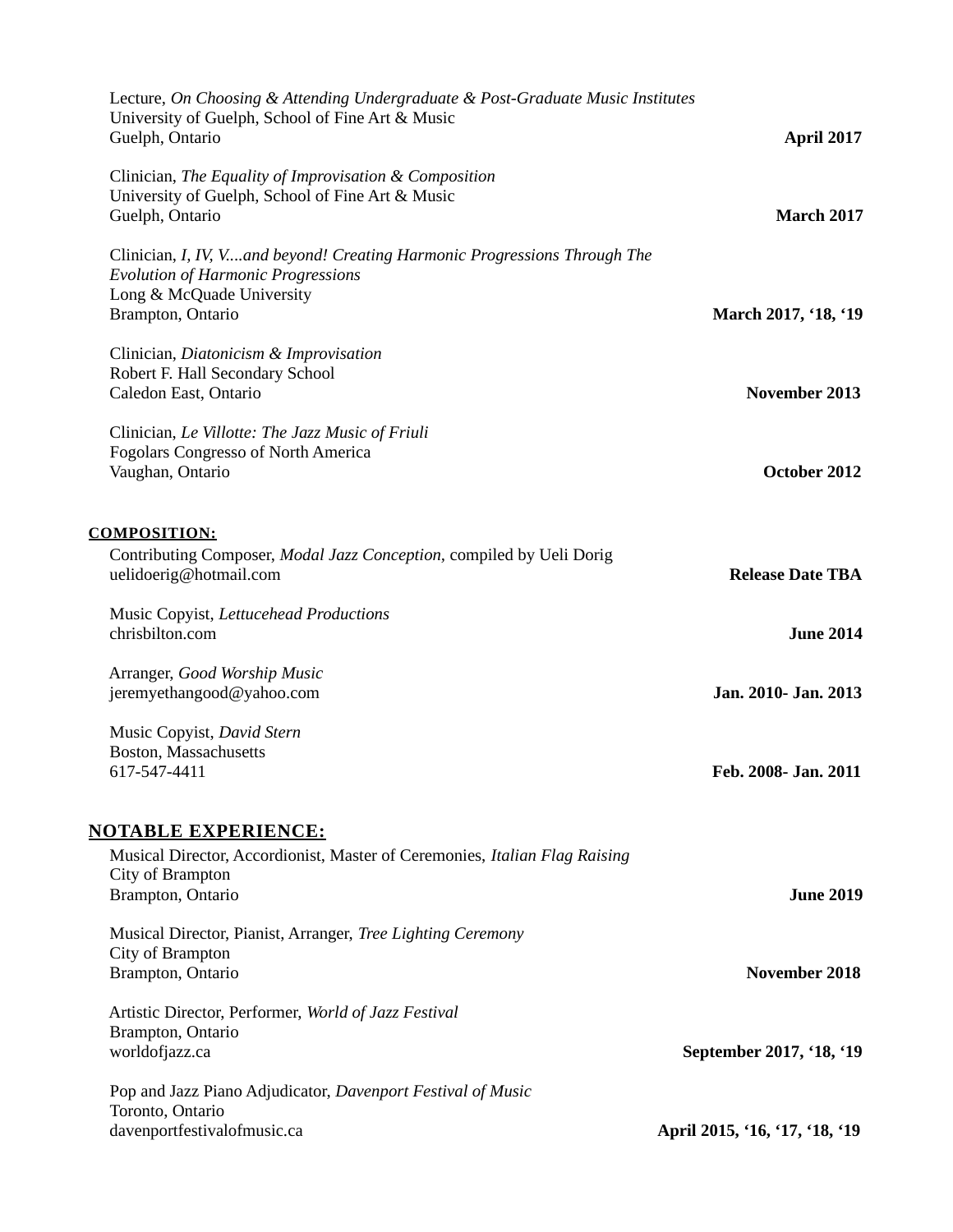| Oct. 2011- Oct. 2012           | Musical Director, Performer, Fogolars Congresso 2012<br>Vaughan, Ontario<br>www.fameefurlane.com                                                                                                                                                                           |
|--------------------------------|----------------------------------------------------------------------------------------------------------------------------------------------------------------------------------------------------------------------------------------------------------------------------|
|                                | Roland V-Accordion Demo Artist, Roland Canadian V-Accordion Championship<br>Mississauga, Ontario<br>facebook.com/media/set/?set=a.10151051086895248.421987.188087010247&type=3 (2012)<br>facebook.com/media/set/?set=a.10150290772100248.333825.188087010247&type=1 (2011) |
| <b>August 2011, 2012</b>       |                                                                                                                                                                                                                                                                            |
|                                | Guest Artist, Michael Ciufo in Concert<br>Living Arts Centre,                                                                                                                                                                                                              |
| <b>July 2009, January 2011</b> | Mississauga, Ontario                                                                                                                                                                                                                                                       |
| April 2008- Dec. 2010          | College Fair Facilitator, Berklee College of Music<br>Boston, Massachusetts                                                                                                                                                                                                |
| Jan. 2005, June 2007           | Showband Pianist, Carnival Cruise Lines                                                                                                                                                                                                                                    |
| Aug. 2004, 2005                | Guest Soloist, Brampton Symphony Orchestra<br>Brampton, Ontario                                                                                                                                                                                                            |
|                                | <u>AWARDS &amp; RECOGNITION</u>                                                                                                                                                                                                                                            |
| April 2018                     | Recipient, City of Brampton, Arts Acclaim Award                                                                                                                                                                                                                            |
| <b>December 2017</b>           | Recipient, Socan Foundation, Travel Assistance Grant<br>-Funding supported travel to New York City for research and networking opportunities<br>for World of Jazz Festival 2018                                                                                            |
| October 2013                   | Roland Canada, Musician of the Month<br>http://rolandblog.ca/musician-of-the-month-carmen-spada/                                                                                                                                                                           |
| <b>August 2012</b>             | Recipient, Canada Council For The Arts, Travel Grant<br>-Funding supported travel to participate as a composer at the Kenderdine Jazz Retreat<br>Emma Lake, Saskatchewan                                                                                                   |
| October 2011                   | Recipient, Ontario Arts Council, Creation Grant<br>-Funding to produce Buona Sera EP, August 2013 release                                                                                                                                                                  |
| October 2010                   | Winner, Rose Theatre Singer/Songwriter Competition<br>Brampton, Ontario                                                                                                                                                                                                    |
| <b>March 2007</b>              | Berklee College of Music, Herb Pomeroy Award for Excellence in Jazz Composition<br>Boston, Massachusetts                                                                                                                                                                   |
| <b>January 2006</b>            | Nominated, Boston Jazz Society Scholarship<br>Boston, Massachusetts                                                                                                                                                                                                        |
| Oct. 2004- Dec. 2007           | Berklee Scholarship Student Ambassador<br>Boston, Massachusetts                                                                                                                                                                                                            |